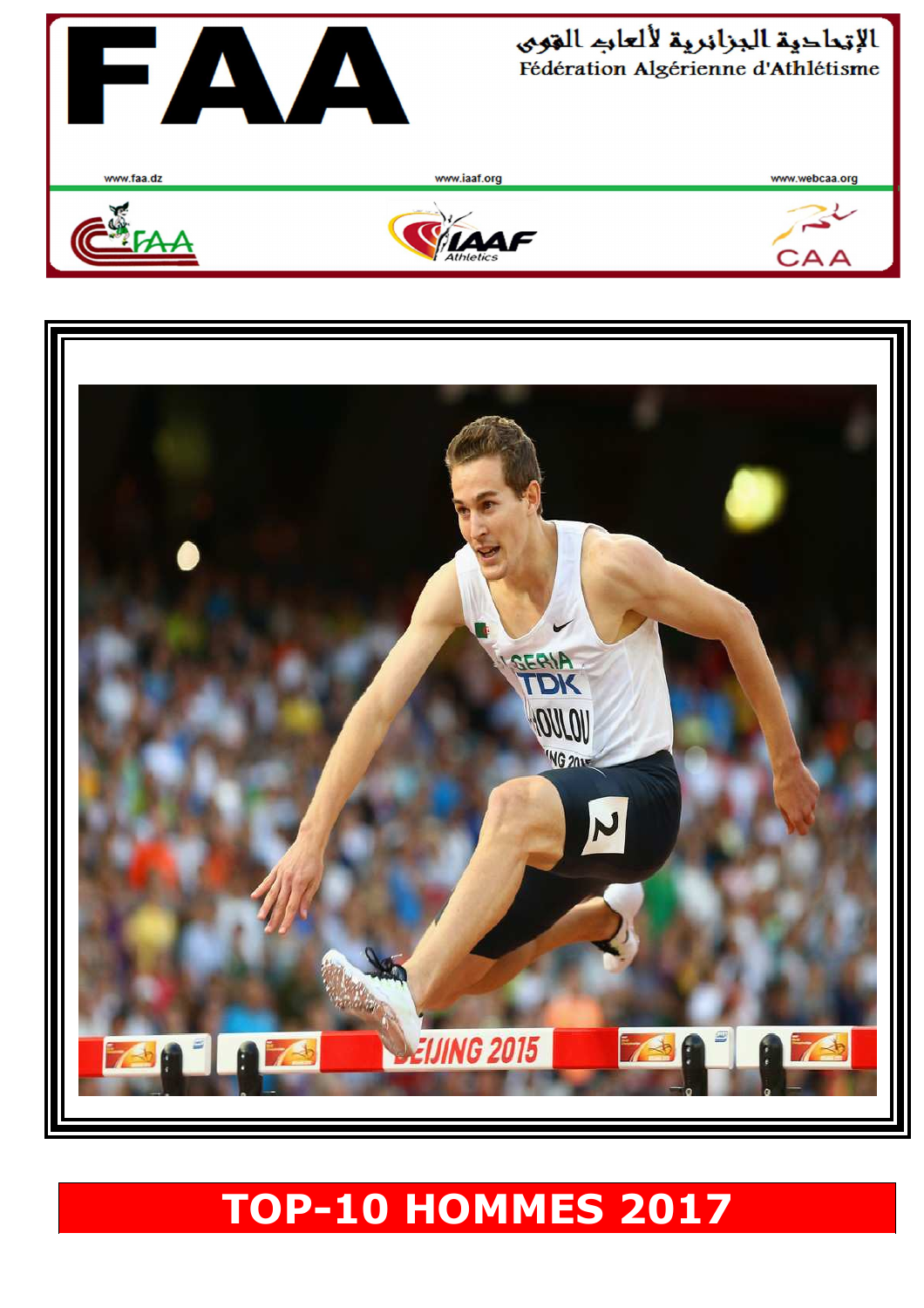| <b>HOMMES</b> |     | <b>100M</b>            |                 | <b>NR: 10.29</b> |                   |     | AR: 9.85   |              | <b>WR: 9.58</b>   |            |
|---------------|-----|------------------------|-----------------|------------------|-------------------|-----|------------|--------------|-------------------|------------|
| <b>Perf</b>   | V/v | <b>Noms</b>            | <b>Prénoms</b>  | <b>D</b> \n      | <b>Clubs</b>      | C.w | <b>Pos</b> | <b>Dates</b> | Lieux             | <b>OBS</b> |
| 10.29         | 1.6 | <b>ATHMANI</b>         | ISKANDER DJAMIL | 21.06.92         | <b>GSP</b>        | 16  |            | 28/07        | <b>ALGER</b>      | <b>NR</b>  |
| 10.50         |     | <b>HAMOUDI</b>         | <b>IMAHMOUD</b> | 10.05.95         | <b>AC EL KALA</b> | 36  |            | 08/04        | <b>ALGER</b>      |            |
| 10.56         | 0.2 | <b>IZEKRAOUI</b>       | IMED MAHDI      | 05.01.00         | JSS               | 08  |            | 28/07        | <b>ALGER</b>      | <b>NR</b>  |
| 10.60         | 0.2 | <b>BOUCHAKOUR</b>      | IABDELHADI      | 08.08.91         | <b>GSP</b>        | 16  |            | 28/07        | <b>ALGER</b>      |            |
| 10.67         |     | LAREDJ                 | <b>DRIS</b>     | 16.03.89         | <b>GSP</b>        | 16  |            | 23/05        | <b>BEN AKNOUN</b> |            |
| 10.71         | 1.4 | <b>SELMANE</b>         | ABDALLAH        | 14.03.92         | GSP               | 16  |            | 28/07        | <b>IALGER</b>     |            |
| 10.71         | 1.6 | <b>TOUR</b>            | ABDELJALLIL     | 10.02.94         | <b>IRCW</b>       | 31  |            | 28/07        | <b>ALGER</b>      |            |
| 10.74         |     | <b>INAIT ABDELAZIZ</b> | <b>MEHDI</b>    | 15.06.00         | <b>JSMBA</b>      | 16  |            | 22/05        | CHÂTEAUROU        |            |
| 10.80         | 0.2 | <b>BOURRADA</b>        | LARBI           | 10.05.88         | <b>CNN</b>        | 16  |            | 11/08        | _ONDRES           |            |
| 10.82         | 1.4 | <b>SAHEL</b>           | <b>YOUCEF</b>   | 17.11.93         | <b>GSP</b>        | 16  |            | 28/07        | <b>ALGER</b>      |            |

| <b>HOMMES</b> |     | <b>200M</b>      |                  | <b>NR: 20.53</b> |              |     | AR: 19.68      |              | <b>WR: 19.19</b> |            |
|---------------|-----|------------------|------------------|------------------|--------------|-----|----------------|--------------|------------------|------------|
| <b>Perf</b>   | V/v | <b>Noms</b>      | <b>Prénoms</b>   | D\n              | <b>Clubs</b> | C.w | <b>Pos</b>     | <b>Dates</b> | Lieux            | <b>OBS</b> |
| 20.80         | 0.0 | <b>ATHMANI</b>   | ISKANDER DJAMIL  | 21.06.92         | <b>GSP</b>   | 16  |                | 29/07        | <b>ALGER</b>     |            |
| 21.10         | 0.0 | <b>BOUHADDA</b>  | ISOUFIANE        | 08.06.90         | <b>GSP</b>   | 16  |                | 29/07        | <b>ALGER</b>     |            |
| 21.24         |     | LAREDJ           | <b>DRIS</b>      | 16.03.89         | <b>GSP</b>   | 16  |                | 08/04        | <b>ALGER</b>     |            |
| 21.25         | 0.0 | <b>BOUANANI</b>  | <b>AMINE</b>     | 17.10.97         | <b>MBB</b>   | 06  | 3              | 29/07        | <b>ALGER</b>     |            |
| 21.26         |     | HAMOUDI          | <b>MAHMOUD</b>   | 10.05.95         | IAC EL KALA  | 36  | $\overline{2}$ | 08/04        | <b>ALGER</b>     |            |
| 21.30         | 0.4 | LAREDJ           | <b>MILOUD</b>    | 07.11.86         | <b>GSP</b>   | 16  |                |              | <b>BLOIS</b>     |            |
| 21.33         | 0.0 | <b>IZEKRAOUI</b> | <b>MED MAHDI</b> | 05.01.00         | JSS          | 08  | 3              | 14/07        | <b>NAIROBI</b>   | <b>NR</b>  |
| 21.38         | 1.6 | <b>BENCHAA</b>   | <b>FETHI</b>     | 10.11.88         | <b>CNN</b>   | 16  |                |              | <b>MULHOUSE</b>  |            |
| 21.63         | 0.6 | <b>SELMANE</b>   | IABDALLAH        | 14.03.92         | <b>GSP</b>   | 16  |                | 11/07        | <b>ALGER</b>     |            |
| 21.79         |     | <b>MAHDI</b>     | <b>BOUALEM</b>   | 22.07.97         | <b>GSP</b>   | 16  |                | 08/04        | <b>ALGER</b>     |            |

|              | <b>HOMMES</b>   | 400M             | <b>NR: 45.13</b> |                |     | AR: 43.03  |              | <b>WR: 43.03</b> |      |
|--------------|-----------------|------------------|------------------|----------------|-----|------------|--------------|------------------|------|
| <b>Perfs</b> | <b>Noms</b>     | <b>Prénoms</b>   | <b>D</b> \n      | <b>Club</b>    | C.w | <b>Pos</b> | <b>Dates</b> | <b>Lieux</b>     | Obs. |
| 45.82        | LAREDJ          | <b>MILOUD</b>    | 07.11.86         | <b>GSP</b>     | 16  |            | 28/05        | <b>IFORBACH</b>  |      |
| 46.25        | <b>IBENCHAA</b> | <b>FETHI</b>     | 10.11.88         | <b>CNN</b>     | 16  |            | 28/07        | <b>ALGER</b>     |      |
| 46.84        | <b>BOUHADDA</b> | <b>SOFIANE</b>   | 08.06.90         | <b>GSP</b>     | 16  |            | 16/05        | <b>BAKU</b>      |      |
| 47.10        | <b>BEKAR</b>    | <b>MED ISLEM</b> | 01.08.93         | <b>GSP</b>     | 16  |            | 15/04        | <b>ALGER</b>     |      |
| 47.17        | <b>GHAZALI</b>  | ABDELDJALIL      | 30.09.89         | <b>JSS</b>     | 08  |            | 28/07        | <b>ALGER</b>     |      |
| 47.18        | <b>BELFERAR</b> | <b>MED AMINE</b> | 16.02.91         | <b>CRPESM</b>  | 16  |            | 28/07        | <b>ALGER</b>     |      |
| 47.63        | LAREDJ          | <b>DRIS</b>      | 16.03.89         | <b>GSP</b>     | 16  |            | 15/04        | <b>ALGER</b>     |      |
| 47.79        | <b>MOULA</b>    | <b>SLIMANE</b>   | 25.02.99         | <b>IUSMDBK</b> | 15  |            | 28/07        | <b>ALGER</b>     |      |
| 47.88        | LEBBIDA         | INASREDDINE      | 12.01.96         | <b>GSP</b>     | 16  |            | 28/07        | <b>ALGER</b>     |      |
| 48.03        | <b>BENMEHDI</b> | <b>KHALED</b>    | 28.10.88         | <b>IND</b>     | 05  |            | 10/06        | <b>COLMAR</b>    |      |

| <b>HOMMES</b> |                  | <b>800M</b>      |             | NR: 1.42.61   |     |            | AR: 1.40.91  | <b>WR: 1.40.91</b> |      |
|---------------|------------------|------------------|-------------|---------------|-----|------------|--------------|--------------------|------|
| <b>Perfs</b>  | <b>Noms</b>      | <b>Prénoms</b>   | <b>D</b> \n | <b>Club</b>   | C.w | <b>Pos</b> | <b>Dates</b> | <b>Lieux</b>       | Obs. |
| 1.45.44       | <b>BELFERAR</b>  | <b>MED AMINE</b> | 16.02.91    | <b>CRPESM</b> | 16  |            | 05/05        | <b>DOHA</b>        |      |
| 1.46.05       | <b>HATHAT</b>    | <b>YACINE</b>    | 30.08.91    | <b>CRPESM</b> | 16  |            | 05/05        | <b>DOHA</b>        |      |
| 1.46.35       | <b>BELBACHIR</b> | <b>MOHAMED</b>   | 11.01.94    | GSP           | 16  | 18         | 28/06        | <b>BARCELONE</b>   |      |
| 1.46.59       | <b>IBENMEHDI</b> | KHALED           | 28.10.88    | <b>IND</b>    | 05  |            | 27/05        | <b>IFLANDRES</b>   |      |
| 1.47.28       | IABDENOUZ        | RAMZI            | 23.05.93    | <b>CSTOA</b>  | 39  |            | 10/06        | <b>JAMIENS</b>     |      |
| 1.48.07       | ISI AHMED        | <b>FOUDHIL</b>   | 08.12.90    | <b>JFBK</b>   | 16  |            | 29/07        | <b>IALGER</b>      |      |
| 1.48.40       | ABED             | <b>ABBES</b>     | 01.03.84    | <b>ICOS</b>   | 19  |            | 23/05        | <b>BEN AKNOUN</b>  |      |
| 1.48.48       | TAIB             | <b>SALIM</b>     | 23.05.92    | <b>ASAPC</b>  | 16  | 14         | 29/07        | <b>ALGER</b>       |      |
| 1.48.85       | <b>BEKA</b>      | <b>ABDELATIF</b> | 07.05.94    | <b>FASHC</b>  | 49  |            | 06/05        | <b>ALGER</b>       |      |
| 1.49.14       | <b>KHELILI</b>   | IABDERRAZAK      | 21.01.97    | <b>JSMBA</b>  | 16  |            | 06/05        | <b>ALGER</b>       |      |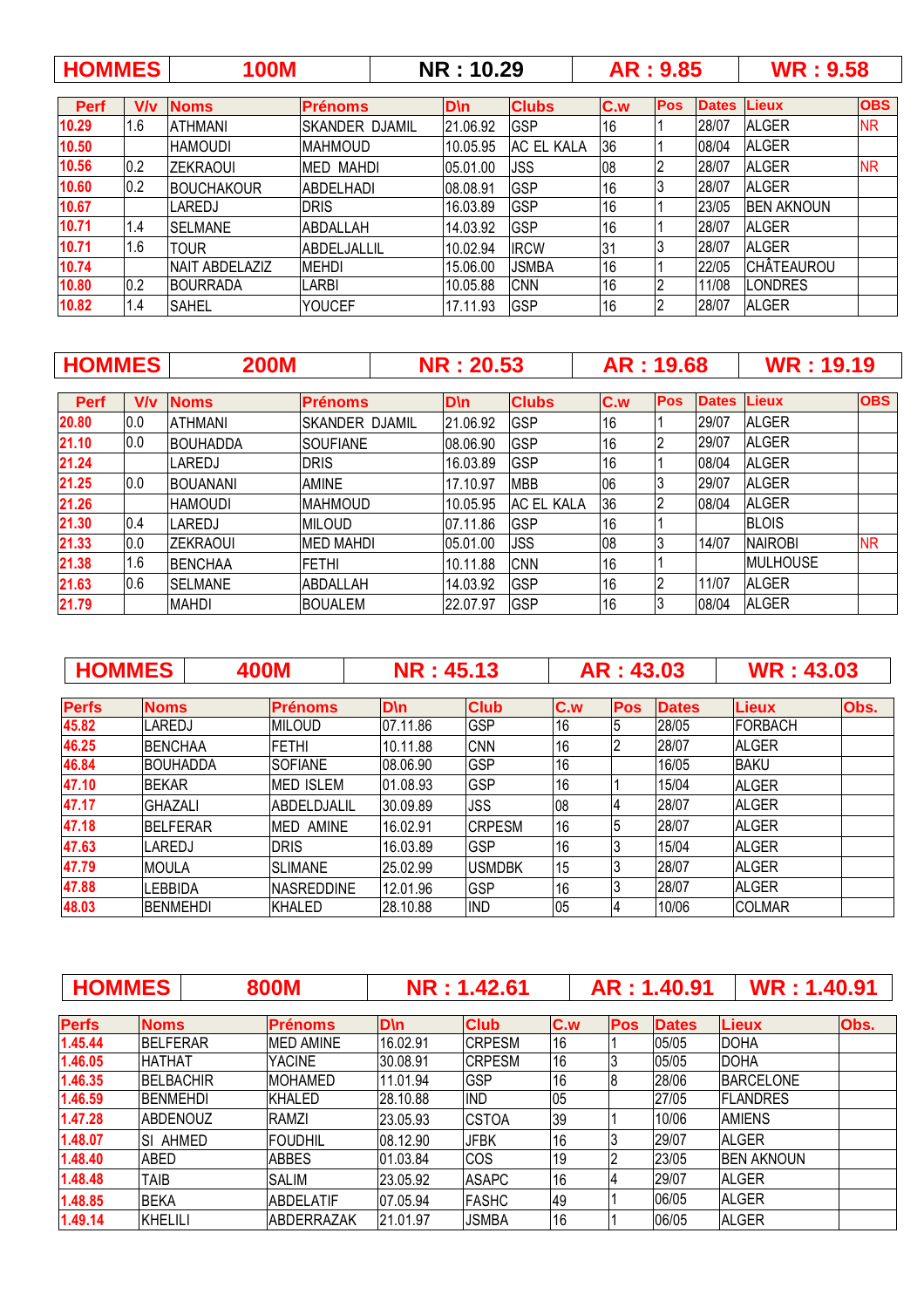| <b>HOMMES</b> |                 | <b>1000M</b>        |             |          | <b>NR: 2.13.08</b> |     | AR: 2.11.96 |              | <b>WR: 2.11.96</b> |      |
|---------------|-----------------|---------------------|-------------|----------|--------------------|-----|-------------|--------------|--------------------|------|
| <b>Perfs</b>  | <b>Noms</b>     | <b>Prénoms</b>      | <b>D</b> \n |          | <b>Club</b>        | C.w | <b>Pos</b>  | <b>Dates</b> | <b>Lieux</b>       | Obs. |
| 2.23.31       | <b>HAMOUNI</b>  | ABDERAHMAN          |             | 16.08.94 | JJO                | 31  | S/1         | 17/03        | <b>IBISKRA</b>     |      |
| 2.26.13       | <b>ZOURKANE</b> | <b>ELHOCINE</b>     |             | 24.03.96 | FAA                | 49  | S/2         | 17/03        | <b>BISKRA</b>      |      |
| 2.26.54       | <b>ZERGUI</b>   | <b>SEDDAM</b>       |             | 09.01.91 | <b>GSP</b>         | 16  | S/3         | 17/03        | <b>BISKRA</b>      |      |
| 2.28.00       | <b>GRINE</b>    | <b>OUSSAMA</b>      |             | 24.04.92 | <b>JSMBA</b>       | 16  | S/4         | 17/03        | <b>BISKRA</b>      |      |
| 2.28.30       | <b>IKENNANI</b> | <b>OMAR</b>         |             | 19.09.87 | <b>CSTOA</b>       | 39  | S/5         | 17/03        | <b>BISKRA</b>      |      |
| 2.28.67       | <b>KIBOUA</b>   | <b>CHEMSEDDINE</b>  |             | 23.04.92 | JJO                | 31  | F/2         | 17/03        | <b>BISKRA</b>      |      |
| 2.29.02       | <b>CHENITI</b>  | <b>AMINE</b>        |             | 22.05.93 | <b>CSTOA</b>       | 39  | F/3         | 17/03        | <b>IBISKRA</b>     |      |
| 2.29.25       | <b>KARBOUA</b>  | <b>DJAMEL EDDIN</b> |             | 13.07.96 | <b>MAC</b>         | 25  | S/6         | 17/03        | <b>BISKRA</b>      |      |
| 2.31.32       | <b>GUELMANI</b> | <b>AKRAM</b>        |             | 07.07.96 | <b>GSP</b>         | 16  | F/7         | 17/03        | <b>BISKRA</b>      |      |
| 2.31.47       | <b>AMIRI</b>    | ALI                 |             | 17.09.86 | <b>USMB</b>        | 09  | S/7         | 17/03        | <b>BISKRA</b>      |      |

| <b>HOMMES</b> |                    | <b>1500M</b>      | NR: 3.27.37 |               |     | AR: 3.26.00    |              | <b>WR: 3.26.00</b> |      |
|---------------|--------------------|-------------------|-------------|---------------|-----|----------------|--------------|--------------------|------|
|               |                    |                   |             |               |     |                |              |                    |      |
| <b>Perfs</b>  | <b>Noms</b>        | <b>Prénoms</b>    | <b>D</b> \n | <b>Club</b>   | C.w | <b>Pos</b>     | <b>Dates</b> | <b>Lieux</b>       | Obs. |
| 3.36.50       | ANOU               | ABDERAHMANE       | 29.01.91    | <b>CNN</b>    | 16  |                | 01/06        | <b>MONTREUIL</b>   |      |
| 3.37.88       | <b>HEDEILLI</b>    | <b>TAKIEDDINE</b> | 06.06.96    | <b>GSP</b>    | 16  |                | 09/07        | <b>BRUSSELS</b>    |      |
| 3.38.81       | <b>CHENITI</b>     | <b>AMINE</b>      | 22.05.93    | <b>CSTOA</b>  | 39  |                | 04/07        | <b>ARTOIS</b>      |      |
| 3.40.65       | TABTI              | <b>BILEL</b>      | 07.06.93    | <b>GSP</b>    | 16  |                | 23/05        | <b>BEN AKNOUN</b>  |      |
| 3.41.07       | <b>KHELAF</b>      | <b>YANI</b>       | 07.02.98    | <b>CSSET</b>  | 06  |                | 01/06        | <b>MONTREUIL</b>   |      |
| 3.41.55       | <b>BOUCHICHA</b>   | <b>HICHEM</b>     | 15.05.89    | <b>CRPESM</b> | 16  |                | 23/05        | <b>BEN AKNOUN</b>  |      |
| 3.42.33       | <b>BELKHIR</b>     | <b>LYES</b>       | 05.10.87    | <b>CRPESM</b> | 16  |                | 14/04        | <b>ALGER</b>       |      |
| 3.44.72       | <b>MESSAOUDI</b>   | <b>ALI</b>        | 13.10.95    | <b>CNN</b>    | 16  |                | 20/05        | <b>BAKU</b>        |      |
| 3.45.16       | <b>BOUDJELTHIA</b> | <b>ZAKARYA</b>    | 09.11.94    | <b>JJO</b>    | 31  | $\overline{2}$ | 22/06        | <b>ALGER</b>       |      |
| 3.45.24       | <b>BENYAMINA</b>   | <b>BILAL</b>      | 28.01.97    | <b>ASSN</b>   | 16  |                | 14/07        | <b>ALGER</b>       |      |

| <b>HOMMES</b> |                   | <b>3000M</b>      |             | <b>NR: 7.25.02</b> |     |            | AR: 7.20.67  | <b>WR: 7.20.67</b> |      |
|---------------|-------------------|-------------------|-------------|--------------------|-----|------------|--------------|--------------------|------|
|               |                   |                   |             |                    |     |            |              |                    |      |
| <b>Perfs</b>  | <b>Noms</b>       | <b>Prénoms</b>    | <b>D</b> \n | <b>Club</b>        | C.w | <b>Pos</b> | <b>Dates</b> | <b>Lieux</b>       | Obs. |
| 8.12.55       | <b>ZERRIFI</b>    | IABDELHAMID       | 20.06.86    | <b>MONTP</b>       | 49  |            | 29/08        | <b>ZAGREB</b>      |      |
| 8.20.62       | TABTI             | <b>BILEL</b>      | 07.06.93    | GSP                | 16  |            | 17/03        | <b>BISKRA</b>      |      |
| 8.20.85       | <b>HEDEILLI</b>   | <b>TAKIEDDINE</b> | 06.06.96    | GSP                | 16  |            | 17/03        | <b>BISKRA</b>      |      |
| 8.21.39       | KHELILI           | IABDERRAZAK       | 21.01.97    | <b>JSMBA</b>       | 16  | 13         | 17/03        | <b>BISKRA</b>      |      |
| 8.21.39       | TARABHAT          | <b>BILLAL</b>     | 26.06.96    | <b>EVB</b>         | 06  | 4          | 17/03        | <b>BISKRA</b>      |      |
| 8.27.27       | <b>KHARFOUCHE</b> | <b>YACINE</b>     | 07.03.92    | <b>MSJB</b>        | 08  | 15         | 17/03        | <b>BISKRA</b>      |      |
| 8.27.32       | <b>BENTELHA</b>   | <b>ABDMADJID</b>  | 01.01.90    | <b>OB</b>          | 35  | 6          | 17/03        | <b>BISKRA</b>      |      |
| 8.29.97       | ZID               | <b>EL HABIB</b>   | 01.02.93    | <b>CSTOA</b>       | 39  |            | 17/03        | <b>BISKRA</b>      |      |
| 8.30.64       | <b>IMERROUCHE</b> | <b>RACHID</b>     | 22.02.90    | <b>ASAPC</b>       | 16  | 18         | 17/03        | <b>BISKRA</b>      |      |
| 8.31.15       | ABED              | <b>ISABER</b>     | 22.02.00    | <b>OBBA</b>        | 34  | 19         | 17/03        | <b>BISKRA</b>      |      |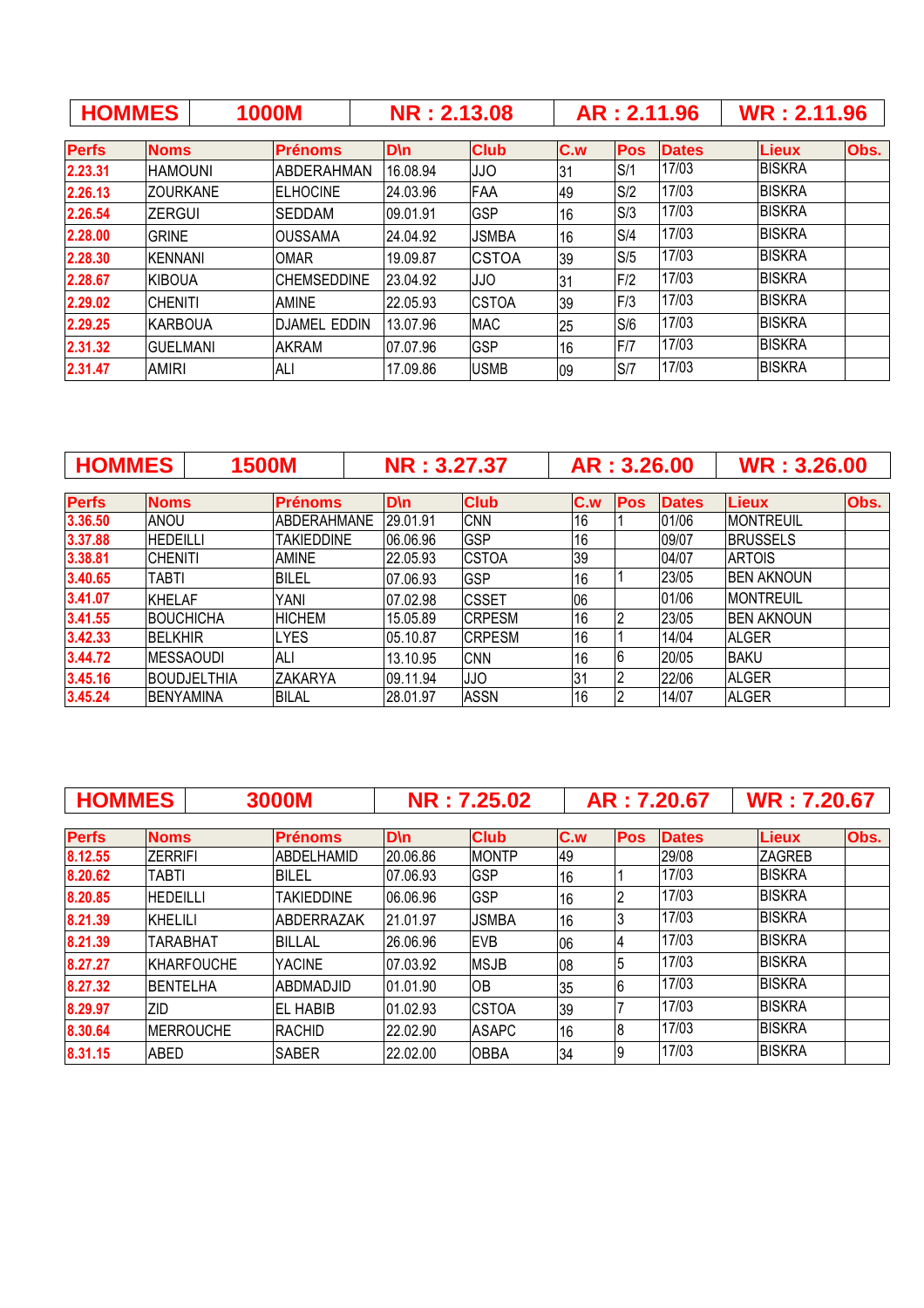| <b>HOMMES</b> | <b>5000M</b> | NR: 12.50.86 |  | $AR: 12.37.35$ WR : 12.37.35 |
|---------------|--------------|--------------|--|------------------------------|
|---------------|--------------|--------------|--|------------------------------|

| <b>Perfs</b> | <b>Noms</b>        | <b>Prénoms</b>     | <b>D</b> \n | <b>Club</b>     | C.w | <b>Pos</b> | <b>Dates</b> | <b>Lieux</b>      | Obs. |
|--------------|--------------------|--------------------|-------------|-----------------|-----|------------|--------------|-------------------|------|
| 13.50.03     | IBOUROUINA         | <b>KHEIREDDINE</b> | 02.05.91    | <b>OFAC</b>     | 16  |            | 24/05        | <b>BEN AKNOUN</b> |      |
| 13.53.59     | <b>DRIFEL</b>      | <b>NASSIM</b>      | 22.09.91    | <b>ICRPESM</b>  | 16  |            | 24/05        | <b>BEN AKNOUN</b> |      |
| 13.54.84     | <b>KHAOUAS</b>     | <b>RABAH</b>       | 05.10.86    | <b>CRPESM</b>   | 16  |            | 24/05        | <b>BEN AKNOUN</b> |      |
| 13.55.72     | <b>HARAOUI</b>     | <b>MANSOUR</b>     | 01.04.92    | <b>CRPESM</b>   | 16  |            | 22/06        | <b>ALGER</b>      |      |
| 14.02.83     | <b>I</b> BELKHIR   | <b>LYES</b>        | 105.10.87   | <b>ICRPESM</b>  | 16  |            | 29/07        | <b>ALGER</b>      |      |
| 14.02.89     | ZENGLI             | <b>MANSOUR</b>     | 26.02.93    | <b>IMJHMD</b>   | 30  | 14         | 23/05        | <b>BEN AKNOUN</b> |      |
| 14.06.28     | <b>HEDEILLI</b>    | <b>TAKIEDDINE</b>  | 06.06.96    | <b>GSP</b>      | 16  |            | 29/07        | <b>ALGER</b>      |      |
| 14.14.20     | <b>BOUDJELTHIA</b> | <b>ZAKARYA</b>     | 109.11.94   | <b>JJO</b>      | 31  | 15         | 29/07        | <b>ALGER</b>      |      |
| 14.21.54     | <b>ADOUCHE</b>     | <b>YOUCEF</b>      | 30.05.94    | <b>CRPESM</b>   | 16  | 6          | 29/07        | <b>ALGER</b>      |      |
| 14.25.07     | <b>AMROUNI</b>     | AMAZIGH            | 19.11.96    | <b>JSAZAZGA</b> | 15  |            | 06/05        | <b>ALGER</b>      |      |

| <b>HOMMES</b> |                | 10.000M          |                    | NR: 27,58,03 |               |     | AR: 26.17.53 |              | <b>WR: 26.17.53</b> |      |
|---------------|----------------|------------------|--------------------|--------------|---------------|-----|--------------|--------------|---------------------|------|
| <b>Perfs</b>  | <b>Noms</b>    |                  | <b>Prénoms</b>     | D\n          | <b>Club</b>   | C.w | Pos          | <b>Dates</b> | <b>Lieux</b>        | Obs. |
| 30.40.00      |                | <b>BENSAADI</b>  | ABDEL GHANI        | 31.08.87     | <b>NCBBA</b>  | 34  |              | 11/07        | <b>ALGER</b>        |      |
| 30.41.59      | <b>DRIFAL</b>  |                  | <b>NASSIM</b>      | 22.09.91     | <b>CRPESM</b> | 16  |              | 11/07        | <b>ALGER</b>        |      |
| 30.42.20      |                | <b>BOUROUINA</b> | <b>KHEIREDDINE</b> | 02.05.91     | <b>OFAC</b>   | 16  | 3            | 11/07        | <b>ALGER</b>        |      |
| 30.43.87      |                | <b>LAAMECHE</b>  | <b>FLHADI</b>      | 05.03.90     | <b>CNN</b>    | 16  | 4            | 11/07        | <b>ALGER</b>        |      |
| 30.44.09      | <b>KHAOUAS</b> |                  | RABAH              | 05.10.86     | <b>CRPESM</b> | 16  | 5            | 11/07        | <b>ALGER</b>        |      |
| 30.59.59      | ZENGLI         |                  | <b>MANSOUR</b>     | 26.02.93     | <b>MJHMD</b>  | 30  | 6            | 11/07        | <b>ALGER</b>        |      |
| 31.00.56      |                | <b>ISAHRAOUI</b> | ABDESSALAM         | 19.02.98     | ЮK            | 05  |              | 16/06        | <b>ALGER</b>        |      |
| 31.02.41      | <b>ABOUD</b>   |                  | <b>FOUAD</b>       | 09.02.98     | <b>COS</b>    | 19  |              | 16/06        | <b>ALGER</b>        |      |
| 31.06.46      | <b>ABED</b>    |                  | <b>ABDERREZAK</b>  | 04.09.98     | <b>OBBA</b>   | 34  |              | 16/06        | <b>ALGER</b>        |      |
| 31.06.93      |                | <b>BOUGHALEM</b> | <b>MELIANI</b>     | 16.06.99     | <b>NKA</b>    | 44  | 4            | 16/06        | <b>ALGER</b>        |      |

| <b>HOMMES</b> |                   | <b>SEMI MARATHON</b> |             | NR: 1.01.13  |     |            | AR: 58.23    | <b>WR: 58.23</b> |      |
|---------------|-------------------|----------------------|-------------|--------------|-----|------------|--------------|------------------|------|
|               |                   |                      |             |              |     |            |              |                  |      |
| <b>Perfs</b>  | <b>Noms</b>       | <b>Prénoms</b>       | <b>D</b> \n | <b>Club</b>  | C.w | <b>Pos</b> | <b>Dates</b> | <b>Lieux</b>     | Obs. |
| 1.07.05       | MEFTAH            | <b>FETHI</b>         | 15.11.80    | <b>HOM</b>   | 13  |            | 25/03        | <b>SAIDA</b>     |      |
| 1.07.27       | <b>NAOUI</b>      | <b>CHEIKH</b>        | 04.04.73    | <b>CNN</b>   | 16  |            | 25/03        | <b>SAIDA</b>     |      |
| 1.07.45       | TERFIA            | FARID                | 14.01.86    | <b>CNN</b>   | 16  |            | 25/03        | <b>SAIDA</b>     |      |
| 1.07.51       | <b>CHIBANI</b>    | <b>AZZEDDINE</b>     | 26.06.83    | OB           | 35  | 4          | 25/03        | <b>SAIDA</b>     |      |
| 1.08.01       | <b>MAMOUNI</b>    | A/GHANI              | 08.01.88    | OB           | 35  | 5          | 25/03        | <b>SAIDA</b>     |      |
| 1.08.29       | <b>KAHIA</b>      | <b>SABRI</b>         | 12.02.86    | <b>ASSN</b>  | 16  | 8          | 25/03        | <b>SAIDA</b>     |      |
| 1.08.36       | <b>BENSAADI</b>   | A/GHANI              | 31.08.87    | <b>NCBBA</b> | 34  | 6          | 25/03        | <b>SAIDA</b>     |      |
| 1.08.38       | <b>BENKHELOUF</b> | <b>HICHEM</b>        | 10.05.88    | <b>CNN</b>   | 16  |            | 25/03        | <b>SAIDA</b>     |      |
| 1.08.46       | <b>BENCHAIB</b>   | <b>MESSAOUD</b>      | 25.04.83    | <b>PCB</b>   | 05  | 8          | 25/03        | <b>SAIDA</b>     |      |
| 1.09.36       | <b>MOULAY</b>     | <b>ISLIMANE</b>      | 30.10.80    | <b>CNN</b>   | 16  | 10         | 25/03        | <b>SAIDA</b>     |      |

| <b>HOMMES</b> |                |                  | <b>3000M.ST</b> |             | NR: 8.10.23   |     |                | AR: 7.53.64  | <b>WR: 7.53.63</b> |      |
|---------------|----------------|------------------|-----------------|-------------|---------------|-----|----------------|--------------|--------------------|------|
| <b>Perfs</b>  | <b>Noms</b>    |                  | <b>Prénoms</b>  | <b>D</b> \n | <b>Club</b>   | C.w | Pos            | <b>Dates</b> | <b>Lieux</b>       | Obs. |
| 08.20.20      | <b>TABTI</b>   |                  | BILAL           | 07.06.93    | <b>GSP</b>    | 16  |                | 10/06        | <b>AMIENS</b>      |      |
| 08.27.80      |                | <b>BOUCHICHA</b> | <b>HICHAM</b>   | 15.05.89    | <b>CRPESM</b> | 16  | 3              | 05/06        | <b>REHLINGEN</b>   |      |
| 08.34.57      | <b>ZERRIFI</b> |                  | IABDELHAMID     | 20.06.86    | <b>MONTP</b>  | 49  | 3              | 03/06        | <b>MARSEILLE</b>   |      |
| 08.37.14      |                | <b>MESSAOUDI</b> | ALI             | 13.10.95    | <b>CNN</b>    | 16  | F/3            | 27/08        | <b>TAIPEI</b>      |      |
| 08.47.46      | <b>SAIDIA</b>  |                  | AHMED KENZI     | 21.01.97    | <b>ASSN</b>   | 16  |                | 22/06        | <b>ALGER</b>       |      |
| 08.48.65      |                | <b>MERBOUHI</b>  | <b>MOHAMED</b>  | 02.07.91    | <b>CRPESM</b> | 16  | 2              | 22/06        | <b>ALGER</b>       |      |
| 08.51.42      |                | <b>BOUCHACHE</b> | <b>ISSAM</b>    | 19.02.91    | <b>CNN</b>    | 16  | $\overline{c}$ | 09/06        | <b>ALGER</b>       |      |
| 08.54.11      |                | <b>ZEGHDANE</b>  | <b>AISSAM</b>   | 09.03.93    | <b>NCBBA</b>  | 34  | 3              | 27/07        | <b>ALGER</b>       |      |
| 08.58.34      | <b>MADOUI</b>  |                  | <b>MOULOUD</b>  | 30.08.93    | <b>NCBBA</b>  | 34  |                | 14/07        | <b>BEJAIA</b>      |      |
| 08.58.61      | <b>DAHMAR</b>  |                  | AMAR            | 16.09.95    | <b>NCBBA</b>  | 34  | 3              | 09/06        | <b>ALGER</b>       |      |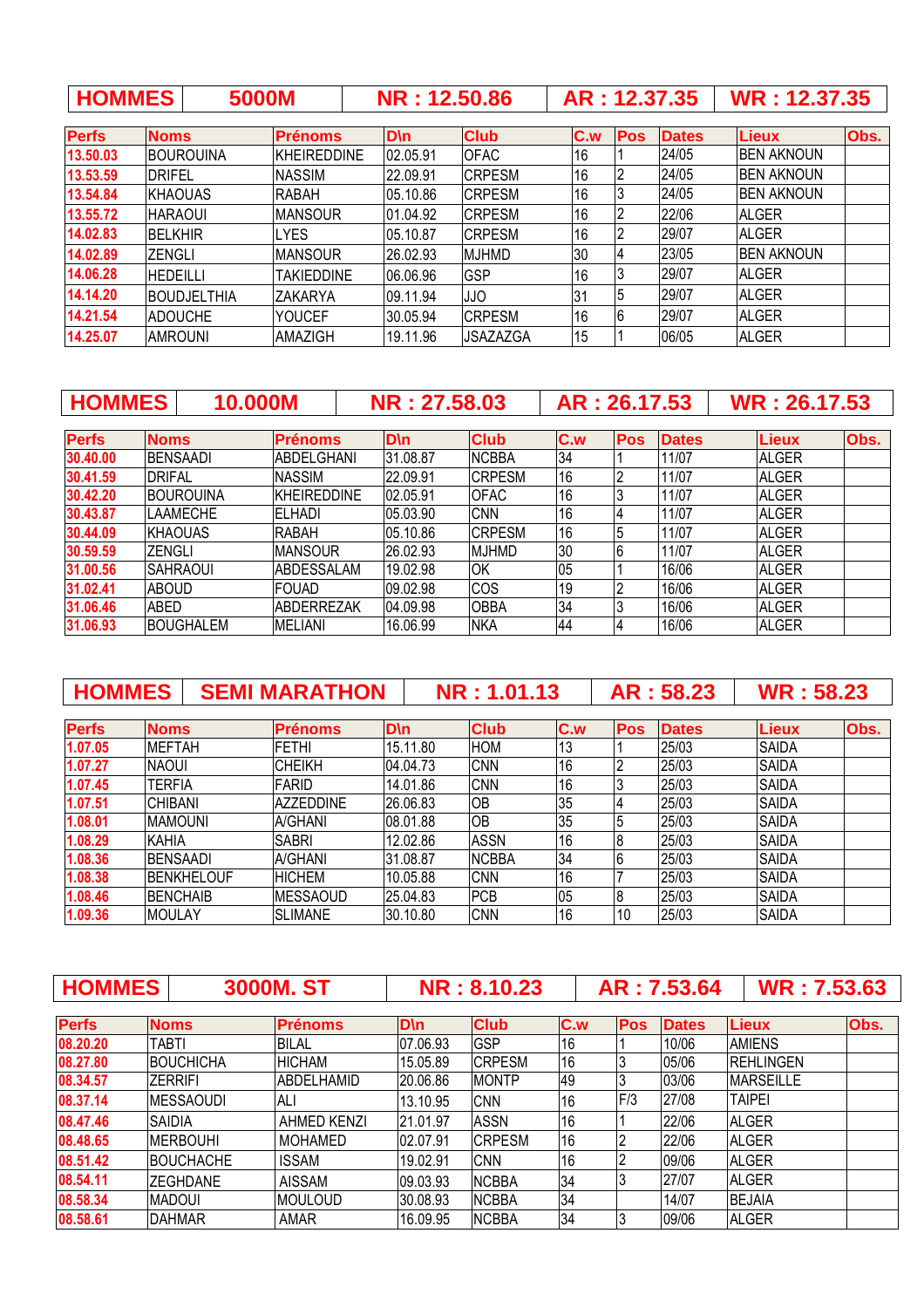## **HOMMES NATIONAL CROSS-COUNTRY**

| <b>Perfs</b> | <b>Noms</b>      | <b>Prénoms</b>     | <b>D</b> \n | <b>Club</b>   | C.w | <b>Pos</b> | <b>Dates</b> | <b>Lieux</b> | Obs. |
|--------------|------------------|--------------------|-------------|---------------|-----|------------|--------------|--------------|------|
| 29.48        | ABOUD            | <b>RABAH</b>       | 01.01.80    | <b>CRPESM</b> | 16  |            | 11/03        | <b>SBA</b>   |      |
| 30.12        | GRINE            | <b>ALI</b>         | 21.01.90    | <b>GSP</b>    | 16  |            | 11/03        | <b>SBA</b>   |      |
| 30.16        | <b>BOUROUINA</b> | <b>KHEIREDDINE</b> | 02.05.91    | <b>OFAC</b>   | 16  | 13         | 11/03        | <b>SBA</b>   |      |
| 30.19        | DALI             | <b>AEK</b>         | 18.09.86    | <b>CAOT</b>   | 38  | 4          | 11/03        | <b>SBA</b>   |      |
| 30.28        | DALI             | AHMED              | 15.05.87    | <b>CRPESM</b> | 16  | 5          | 11/03        | <b>SBA</b>   |      |
| 30.33        | <b>MERBOUHI</b>  | <b>MOHAMED</b>     | 02.07.91    | <b>CRPESM</b> | 16  | 6          | 11/03        | <b>SBA</b>   |      |
| 30.36        | <b>BEN SAADI</b> | <b>ABDELGHANI</b>  | 31.08.87    | <b>NCBBA</b>  | 34  |            | 11/03        | <b>SBA</b>   |      |
| 30.39        | <b>MEFTAH</b>    | <b>FETHI</b>       | 15.11.80    | <b>HOM</b>    | 13  | 8          | 11/03        | <b>SBA</b>   |      |
| 30.41        | ZENGLI           | <b>MANSOUR</b>     | 26.02.93    | <b>MJHMD</b>  | 30  | 19         | 11/03        | <b>SBA</b>   |      |
| 30.43        | DALLAL           | ABDELHALIM         | 08.07.85    | <b>OBBA</b>   | 34  | 10         | 11/03        | <b>SBA</b>   |      |

| <b>WORLD CROSS-COUNTRY</b><br><b>HOMMES</b> |             |                |             |               |             |            |              |                |      |
|---------------------------------------------|-------------|----------------|-------------|---------------|-------------|------------|--------------|----------------|------|
| <b>Perfs</b>                                | <b>Noms</b> | <b>Prénoms</b> | <b>D</b> \n | <b>Club</b>   | <b>IC.w</b> | <b>Pos</b> | <b>Dates</b> | Lieux          | Obs. |
| 30.48                                       | ABOUD       | <b>IRABAH</b>  | 01.01.80    | <b>CRPESM</b> | 16          | 44         | 26/03        | <b>KAMPALA</b> |      |

| <b>HOMMES</b> |     | <b>110M HAIES</b> |                | <b>NR: 13.46</b> |              |     | AR: 13.11  |              | <b>WR: 12.80</b> |            |
|---------------|-----|-------------------|----------------|------------------|--------------|-----|------------|--------------|------------------|------------|
|               |     |                   |                |                  |              |     |            |              |                  |            |
| Perf          | V/v | <b>Noms</b>       | <b>Prénoms</b> | <b>D</b> \n      | <b>Clubs</b> | C.w | <b>Pos</b> | <b>Dates</b> | Lieux            | <b>OBS</b> |
| 13.93         | 0.0 | <b>BOUANANI</b>   | <b>AMINE</b>   | 17.10.97         | <b>MBB</b>   | 06  |            | 27/07        | <b>ALGER</b>     |            |
| 13.99         | 0.7 | <b>HADJ LAZIB</b> | IOTHMAN        | 10.05.83         | JSK          | 15  | F/1        | 08/07        | <b>VALENCE</b>   |            |
| 14.14         | 0.0 | <b>BOURRADA</b>   | LARBI          | 10.05.88         | <b>CNN</b>   | 16  |            | 27/07        | <b>ALGER</b>     |            |
| 14.72         | 0.0 | <b>OUCHERFIOU</b> | <b>SAMIL</b>   | 20.02.94         | <b>AMCB</b>  | 06  |            | 09/06        | <b>ALGER</b>     |            |
| 14.77         |     | <b>IDIAKITE</b>   | <b>ZAKARIA</b> | 19.08.94         | <b>CRBDB</b> | 16  |            | 01/04        | <b>ALGER</b>     |            |
| 14.82         | 1.3 | <b>SADMI</b>      | <b>HICHAM</b>  | 25.10.93         | <b>EVB</b>   | 06  |            | 19/05        | <b>BEJAIA</b>    |            |
| 15.08         | 1.3 | <b>FRIDJA</b>     | IDOULKIFEFEL   | 15.08.98         | <b>AMCB</b>  | 06  |            | 14/07        | <b>BEJAIA</b>    |            |
| 15.23         | 1.5 | <b>ALLAOUA</b>    | <b>RIYAD</b>   | 20.03.95         | <b>ARBEE</b> | 16  |            | 20/05        | <b>ALGER</b>     |            |
| 15.62         | 1.3 | <b>MILI</b>       | <b>FAYCAL</b>  | 23.01.96         | <b>AMCB</b>  | 06  | 3          | 14/07        | <b>BEJAIA</b>    |            |
| 15.76         | 1.3 | <b>SALHI</b>      | <b>AMAR</b>    | 28.07.94         | <b>ASFJ</b>  | 06  | 3          | 19/05        | <b>BEJAIA</b>    |            |

| <b>HOMMES</b> |                 |                    | <b>400M. HAIES</b>  |             | <b>NR: 48.62</b> |     |            | AR: 47.10    | <b>WR: 46.78</b>  |      |
|---------------|-----------------|--------------------|---------------------|-------------|------------------|-----|------------|--------------|-------------------|------|
|               |                 |                    |                     |             |                  |     |            |              |                   |      |
| <b>Perfs</b>  | <b>Noms</b>     |                    | <b>Prénoms</b>      | <b>D</b> \n | <b>Club</b>      | C.w | <b>Pos</b> | <b>Dates</b> | <b>Lieux</b>      | Obs. |
| 49.05         |                 | <b>LAHOULOU</b>    | <b>ABDELMALIK</b>   | 07.05.92    | <b>GSP</b>       | 16  | F/1        | 18/07        | <b>TUNIS</b>      |      |
| 49.56         | RAHMANI         |                    | <b>MILOUD</b>       | 30.12.83    | <b>CSTOA</b>     | 39  | F/2        | 18/07        | <b>TUNIS</b>      |      |
| 50.11         |                 | <b>BOUKEMOUCHE</b> | <b>SABER</b>        | 20.04.92    | <b>ASAPC</b>     | 16  |            | 24/06        | <b>TARARE</b>     |      |
| 50.64         | YATO            |                    | <b>ISTEPHANE</b>    | 11.09.92    | GSP              | 16  |            | 25/06        | <b>IST EGREVE</b> |      |
| 52.90         | IBOUHANIA       |                    | <b>MEHDI</b>        | 13.06.88    | <b>MARS</b>      | 49  |            | 08/07        | <b>ALBI</b>       |      |
| 52.95         | <b>TITOUAH</b>  |                    | <b>SOFIANE</b>      | 28.07.96    | <b>AMCB</b>      | 06  | 4          | 29/07        | <b>ALGER</b>      |      |
| 53.07         | <b>ALLAOUA</b>  |                    | <b>RIAD</b>         | 20.03.95    | <b>ARBEE</b>     | 16  |            | 22/06        | <b>ALGER</b>      |      |
| 54.03         | <b>OUFLIABL</b> |                    | <b>SALAH EDDINE</b> | 17.04.96    | <b>GSP</b>       | 16  |            | 08/04        | <b>ALGER</b>      |      |
| 54.05         | <b>GOUASMI</b>  |                    | KHALIL              | 17.03.91    | <b>NRD</b>       | 16  |            | 15/07        | <b>ALGER</b>      |      |
| 54.38         | <b>ATMANI</b>   |                    | <b>MOHAMED</b>      | 12.01.97    | <b>AMCB</b>      | 06  | l3         | 29/07        | <b>ALGER</b>      |      |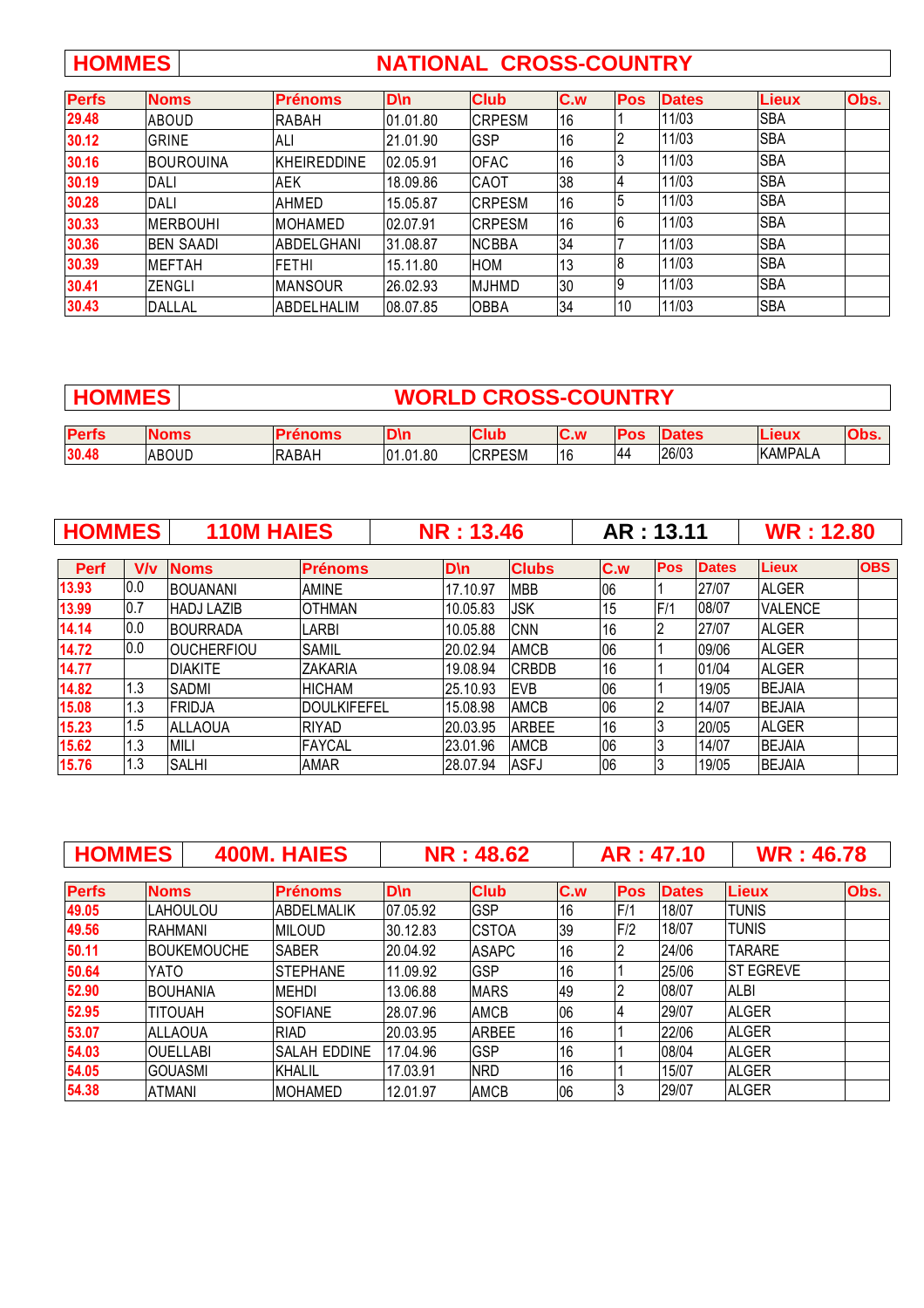| - 7<br>- 3<br>. <del>.</del> |
|------------------------------|
|------------------------------|

| <b>Perfs</b> | <b>Noms</b>      | <b>Prénoms</b>   | D\n      | <b>Club</b>  | C.w | <b>Pos</b> | <b>Dates</b> | <b>Lieux</b>      | Obs. |
|--------------|------------------|------------------|----------|--------------|-----|------------|--------------|-------------------|------|
| 2.20         | <b>SELLOUM</b>   | <b>RYAD</b>      | 12.02.92 | <b>GSP</b>   | 16  |            | 11/07        | <b>ALGER</b>      |      |
| 2.10         | IBOUHANOUN       | <b>HICHEM</b>    | 01.01.97 | FAA          | 00  |            | 17/03        | <b>BISKRA</b>     |      |
| 2.10         | FODIL            | <b>MED AMINE</b> | 18.03.96 | <b>USMB</b>  | 09  |            | 23/05        | <b>BEN AKNOUN</b> |      |
| 2.10         | TEMANI           | <b>IMOHAMED</b>  | 09.06.90 | <b>GSP</b>   | 16  |            | 29/07        | <b>ALGER</b>      |      |
| 2.05         | IBOURRADA        | <b>LARBI</b>     | 10.05.88 | <b>CNN</b>   | 16  |            | 18/06        | KLADNO            |      |
| 2.05         | TEBANI           | ABDELMALEK       | 17.04.96 | <b>CRC</b>   | 16  | מו         | 22/04        | <b>ALGER</b>      |      |
| 2.03         | <b>IMEBIROUK</b> | <b>DJAAFAR</b>   | 25.02.96 | CAJ          | 18  |            | 22/05        | <b>ALGER</b>      |      |
| 2.01         | IBOULAINCER      | KACI             | 09.03.93 | <b>ASFJ</b>  | 06  |            | 29/07        | <b>ALGER</b>      |      |
| 2.01         | <b>CHENGARI</b>  | <b>AKRAM</b>     | 05.01.94 | <b>ASFJ</b>  | 06  | 15         | 29/07        | <b>ALGER</b>      |      |
| 1.98         | <b>RABIA</b>     | <b>KAMEL</b>     | 26.03.83 | <b>CRBDB</b> | 16  |            | 17/03        | <b>BISKRA</b>     |      |

|              | <b>HOMMES</b>    |                   | <b>PERCHE</b>        |          | <b>NR: 5.50</b> |     |            | AR: 6.03     |               | <b>WR: 6.16</b> |
|--------------|------------------|-------------------|----------------------|----------|-----------------|-----|------------|--------------|---------------|-----------------|
| <b>Perfs</b> | <b>Noms</b>      |                   | <b>Prénoms</b>       | D\n      | <b>Club</b>     | C.w | <b>Pos</b> | <b>Dates</b> | <b>Lieux</b>  | Obs.            |
| 5.35         | <b>CHERABI</b>   |                   | <b>HICHEM KHALIL</b> | 30.03.93 | <b>GSP</b>      | 16  |            | 06/07        | <b>BRON</b>   |                 |
| 4.80         | <b>BOURRADA</b>  |                   | <b>LARBI</b>         | 10.05.88 | <b>CNN</b>      | 16  |            | 18/06        | <b>KLADNO</b> |                 |
| 4.80         | <b>CHAIBERAS</b> |                   | <b>OUSSAMA</b>       | 05.04.91 | <b>ASAPC</b>    | 16  |            | 14/07        | <b>ALGER</b>  |                 |
| 4.60         |                  | <b>BOUDCHICHE</b> | <b>REDA</b>          | 21.05.00 | <b>CNN</b>      | 16  |            | 22/06        | <b>ALGER</b>  |                 |
| 4.20         | <b>OUCHENI</b>   |                   | <b>YOUCEF</b>        | 30.07.99 | <b>RBS</b>      | 06  |            | 07/04        | <b>BEJAIA</b> |                 |
| 4.20         | <b>SADOK</b>     |                   | ABDELKADER           | 12.04.99 | JSMBA           | 16  |            | 28/07        | <b>ALGER</b>  |                 |
| 4.00         | <b>ZERKAOUI</b>  |                   | <b>DJALLEL</b>       | 06.05.93 | GSP             | 16  |            | 17/02        | <b>ALGER</b>  |                 |
| 4.00         | IMOUSSAOUI       |                   | <b>FAWZI</b>         | 12.04.01 | <b>CRC</b>      | 16  |            | 09/06        | <b>ALGER</b>  |                 |
| 4.00         | YOUSFI           |                   | <b>KARIM</b>         | 25.10.98 | <b>ACBEJAIA</b> | 06  |            | 28/07        | <b>ALGER</b>  |                 |
| 3.80         |                  | <b>BOUACHRINE</b> | ADEL                 | 13.04.95 | <b>ACB</b>      | 06  |            | 12/05        | <b>BISKRA</b> |                 |

| <b>HOMMES</b> | <b>LONGUEUR</b> | <b>NR</b> : 8.26 | AR: 8.65 | <b>WR: 8.95</b> |
|---------------|-----------------|------------------|----------|-----------------|
|---------------|-----------------|------------------|----------|-----------------|

| Perf | V/v | <b>Noms</b>     | <b>Prénoms</b>      | D\n      | <b>Clubs</b> | C.w | <b>Pos</b> | <b>Dates</b> | <b>Lieux</b>      | <b>OBS</b> |
|------|-----|-----------------|---------------------|----------|--------------|-----|------------|--------------|-------------------|------------|
| 8.03 | 1.9 | <b>TRIKI</b>    | Y.M.TAHAR           | 24.03.97 | <b>GSP</b>   | 16  |            | 28/07        | <b>ALGER</b>      |            |
| 7.45 | 0.0 | <b>MADANI</b>   | <b>SID ALI</b>      | 27.09.86 | <b>ASSN</b>  | 16  |            | 28/07        | <b>ALGER</b>      |            |
| 7.38 | 1.5 | <b>SEBBAT</b>   | <b>HAITEM</b>       | 26.08.97 | <b>CAT</b>   | 18  |            | 28/07        | <b>ALGER</b>      |            |
| 7.37 |     | <b>KHEZOUR</b>  | <b>ABDERAHMAN</b>   | 08.10.94 | <b>ASSN</b>  | 16  |            | 01/04        | <b>ALGER</b>      |            |
| 7.29 |     | LEMAICI         | <b>SADEK</b>        | 13.01.95 | <b>CRC</b>   | 16  |            | 23/05        | <b>BEN AKNOUN</b> |            |
| 7.26 | 0.4 | <b>BOURRADA</b> | <b>LARBI</b>        | 10.05.88 | <b>CNN</b>   | 16  |            | 18/06        | <b>KLADNO</b>     |            |
| 7.18 | 0.0 | <b>BOUZIANE</b> | <b>ABDELHAK</b>     | 24.04.97 | <b>CRC</b>   | 16  |            | 09/06        | <b>ALGER</b>      |            |
| 7.12 | 1.5 | <b>CHOUIKH</b>  | <b>HAMZA</b>        | 01.03.87 | <b>GSP</b>   | 16  |            | 17/03        | <b>BISKRA</b>     |            |
| 7.09 |     | SADMI           | <b>HICHAM</b>       | 25.10.93 | <b>EVB</b>   | 06  |            | 19/05        | <b>BEJAIA</b>     |            |
| 7.01 |     | <b>MEZIANE</b>  | <b>ZOHEIR SALIM</b> | 24.08.85 | <b>RCA</b>   | 09  |            | 01/04        | <b>ALGER</b>      |            |

| HOMMES   TRIPLE SAUT | <b>NR</b> : 16.92 | AR: 17.37 | <b>WR</b> : 18.29 |
|----------------------|-------------------|-----------|-------------------|
|                      |                   |           |                   |

| <b>Perf</b> | V/v  | <b>Noms</b>      | <b>Prénoms</b> | $D \setminus n$ | <b>Clubs</b> | C.w | <b>Pos</b> | <b>Dates</b> | <b>Lieux</b>  | <b>OBS</b> |
|-------------|------|------------------|----------------|-----------------|--------------|-----|------------|--------------|---------------|------------|
| 16.85       | l1.9 | <b>TRIKI</b>     | Y.M.TAHAR      | 24.03.97        | <b>GSP</b>   | 16  |            | 29/07        | <b>ALGER</b>  |            |
| 16.34       | 1.1  | <b>NIMA</b>      | <b>ISSAM</b>   | 08.04.79        | <b>GSP</b>   | 16  |            | 29/07        | <b>ALGER</b>  |            |
| 16.06       | 0.0  | <b>KAFIA</b>     | <b>LOUAHAB</b> | 24.02.87        | <b>GSP</b>   | 16  |            | 15/06        | <b>ALGER</b>  |            |
| 16.00       | 0.0  | <b>BOUGUESBA</b> | ALI            | 14.11.90        | <b>GSP</b>   | 16  |            | 17/03        | <b>BISKRA</b> |            |
| 15.65       | 1.3  | <b>ABINA</b>     | <b>REDA</b>    | 07.02.96        | <b>CAJ</b>   | 18  | <b>J</b>   | 29/07        | <b>ALGER</b>  |            |
| 15.26       | 0.9  | <b>ISEBBAT</b>   | <b>HAITEM</b>  | 26.08.97        | <b>CAT</b>   | 18  |            | 29/07        | <b>ALGER</b>  |            |
| 14.99       |      | <b>ENNAJAH</b>   | <b>ADEM</b>    | 01.03.98        | <b>MAC</b>   | 25  |            | 08/07        | <b>ALGER</b>  |            |
| 14.66       | 0.8  | <b>HOCINE</b>    | TAREK          | 09.11.96        | <b>ASSN</b>  | 16  | 5          | 29/07        | <b>ALGER</b>  |            |
| 14.64       |      | IEL GHARBI       | <b>OBEIDA</b>  | 12.06.98        | <b>CAAC</b>  | 16  |            | 22/04        | <b>ALGER</b>  |            |
| 14.61       | 0.7  | TEBBAL           | YACINE         | 17.05.96        | <b>EMSI</b>  | 06  | 16         | 29/07        | <b>ALGER</b>  |            |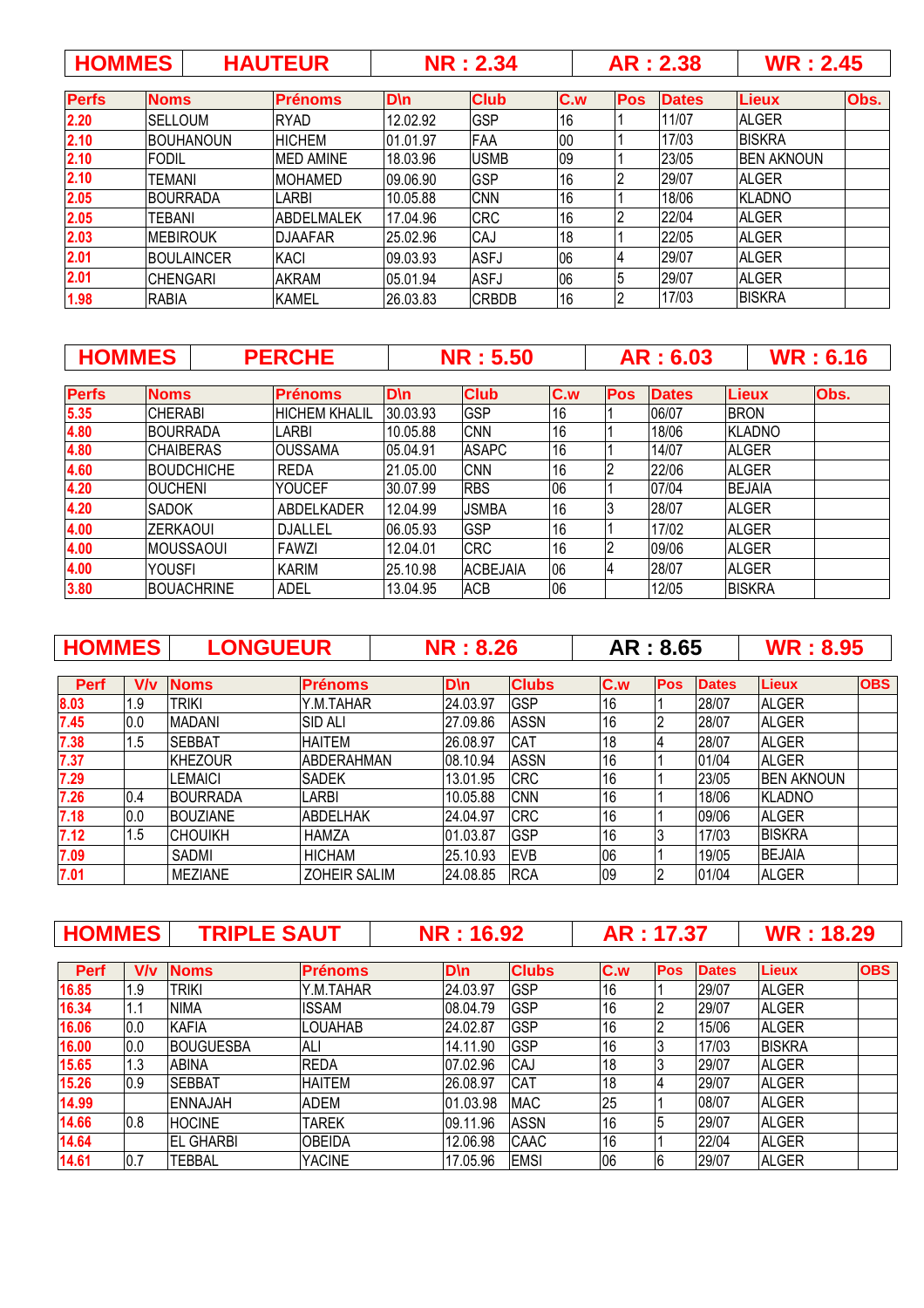|              | <b>HOMMES</b>   | <b>POIDS</b>        |             | <b>NR: 19.07</b> |     |            | AR: 21.97    | <b>WR: 23.12</b> |      |
|--------------|-----------------|---------------------|-------------|------------------|-----|------------|--------------|------------------|------|
| <b>Perfs</b> | <b>Noms</b>     | <b>Prénoms</b>      | <b>D</b> \n | <b>Club</b>      | C.w | <b>Pos</b> | <b>Dates</b> | <b>Lieux</b>     | Obs. |
| 14.62        | <b>BENZAAZA</b> | <b>IMOHAMED</b>     | 04.07.84    | <b>GSP</b>       | 16  |            | 28/07        | <b>ALGER</b>     |      |
| 14.54        | KHELIFI         | <b>MED BACHIR</b>   | 08.08.90    | <b>AC19</b>      | 19  |            | 28/07        | <b>ALGER</b>     |      |
| 14.45        | <b>MAIDI</b>    | <b>HALIM</b>        | 10.02.92    | <b>EMSA</b>      | 06  | 2          | 23/05        | IBEN AKNOUN      |      |
| 14.21        | <b>CHAALAL</b>  | IALAEDDINE          | 09.01.97    | AC <sub>19</sub> | 19  |            | 17/03        | <b>BISKRA</b>    |      |
| 13.73        | <b>IDOURENE</b> | IREDOUANE           | 25.03.93    | AC <sub>19</sub> | 19  |            | 22/04        | <b>ALGER</b>     |      |
| 13.54        | <b>ABASSI</b>   | ALI                 | 19.08.98    | <b>AMCB</b>      | 06  |            | 21/04        | <b>BEJAIA</b>    |      |
| 13.39        | <b>BENAHMED</b> | IABDELKADER         | 05.05.85    | JJO              | 31  | 14         | 28/07        | <b>ALGER</b>     |      |
| 13.22        | <b>BOURAKBA</b> | <b>ABDELMOUMENE</b> | 19.03.88    | <b>GSP</b>       | 16  | 5          | 28/07        | <b>ALGER</b>     |      |
| 13.04        | <b>BOUZIANE</b> | <b>REDA</b>         | 09.10.94    | <b>MJHMD</b>     | 30  | 16         | 28/07        | <b>ALGER</b>     |      |
| 12.81        | <b>HAMENNI</b>  | <b>SOUHIL</b>       | 21.04.97    | <b>EMSA</b>      | 06  |            | 21/04        | <b>BEJAIA</b>    |      |

|              | <b>HOMMES</b>    |                                | <b>DISQUE</b>      |  | <b>NR: 56.44</b> |              |     | AR: 70.32  |              |               | <b>WR: 74.08</b> |  |
|--------------|------------------|--------------------------------|--------------------|--|------------------|--------------|-----|------------|--------------|---------------|------------------|--|
| <b>Perfs</b> | <b>Noms</b>      |                                | <b>Prénoms</b>     |  | <b>D</b> \n      | <b>Club</b>  | C.w | <b>Pos</b> | <b>Dates</b> | <b>Lieux</b>  | Obs.             |  |
| 52.20        | <b>BOURAKBA</b>  |                                | ABDELMOUMENE       |  | 19.03.88         | <b>GSP</b>   | 16  |            | 09/06        | <b>ALGER</b>  |                  |  |
| 43.27        |                  | <b>AMOURI</b><br><b>BRAHIM</b> |                    |  | 27.04.93         | <b>GSP</b>   | 16  |            | 17/02        | AI GER        |                  |  |
| 43.02        | <b>BELLAOUEL</b> |                                | <b>MOHAMED</b>     |  | 09.12.77         | <b>AC19</b>  | 19  |            | 14/07        | <b>BEJAIA</b> |                  |  |
| 42.65        | <b>DALI</b>      |                                | <b>MOHAMED</b>     |  | 20.11.87         | <b>CRC</b>   | 16  |            | 17/03        | <b>BISKRA</b> |                  |  |
| 42.18        | <b>BOUALI</b>    |                                | AHMED CHAKIB       |  | 07.09.97         | <b>JSMBA</b> | 16  |            | 09/06        | <b>ALGER</b>  |                  |  |
| 42.12        | <b>MAAMAR</b>    |                                | ABDELOUAHAB        |  | 06.12.91         | <b>GSP</b>   | 16  |            | 15/07        | <b>ALGER</b>  |                  |  |
| 41.60        | <b>ABASSI</b>    |                                | ALI                |  | 19.08.98         | <b>AMCB</b>  | 06  |            | 21/04        | <b>BEJAIA</b> |                  |  |
| 41.26        | ICHALAL          |                                | <b>ALAEDDINE</b>   |  | 09.01.97         | AC19         | 19  | 14         | 17/03        | <b>BISKRA</b> |                  |  |
| 41.19        | <b>KHELIFI</b>   |                                | <b>IMED BACHIR</b> |  | 08.08.95         | AC19         | 19  |            | 14/07        | <b>BEJAIA</b> |                  |  |
| 40.17        | <b>BOURRADA</b>  |                                | LARBI              |  | 10.05.88         | <b>CNN</b>   | 16  |            | 18/06        | KLADNO        |                  |  |

| <b>HOMMES</b> |                | <b>MARTEAU</b>     | <b>NR: 74.76</b> |               |     | AR: 81.27       |              | <b>WR: 86.74</b> |      |
|---------------|----------------|--------------------|------------------|---------------|-----|-----------------|--------------|------------------|------|
| <b>Perfs</b>  | <b>Noms</b>    | <b>Prénoms</b>     | <b>D</b> \n      | <b>Club</b>   | C.w | <b>Pos</b>      | <b>Dates</b> | <b>Lieux</b>     | Obs. |
| 60.36         | <b>MAAMAR</b>  | ABDELWAHAB         | 06.12.91         | GSP           | 16  |                 | 27/07        | <b>ALGER</b>     |      |
| 55.48         | <b>SEMCHA</b>  | <b>FERHAT</b>      | 19.03.89         | <b>CSHB</b>   | 06  |                 | 17/03        | <b>BISKRA</b>    |      |
| 54.44         | <b>BOUATIA</b> | <b>HOCINE</b>      | 18.10.94         | <b>MBB</b>    | 06  | IЗ              | 27/07        | <b>ALGER</b>     |      |
| 51.92         | <b>BOUICHE</b> | <b>MOHAMED</b>     | 14.06.97         | <b>AMCB</b>   | 06  |                 | 22/04        | <b>BEJAIA</b>    |      |
| 51.52         | <b>BOUAOUA</b> | <b>CHEMSEDDINE</b> | 12.01.93         | <b>OCA</b>    | 16  |                 | 17/02        | <b>ALGER</b>     |      |
| 51.23         | <b>ATTOUL</b>  | <b>YOUCEF</b>      | 19.04.87         | <b>ASSN</b>   | 16  | 5               | 27/07        | <b>ALGER</b>     |      |
| 49.36         | <b>YAKOUBI</b> | LAZHAR             | 20.02.96         | <b>EALOTA</b> | 06  | 6               | 27/07        | <b>ALGER</b>     |      |
| 48.54         | <b>AMMARI</b>  | <b>LOUNIS</b>      | 06.11.94         | <b>MBB</b>    | 06  | $6\phantom{.}6$ | 09/06        | <b>ALGER</b>     |      |
| 43.78         | <b>MESSAI</b>  | <b>SALIM</b>       | 23.02.97         | <b>JSMBA</b>  | 16  | 18              | 27/07        | <b>ALGER</b>     |      |
| 43.62         | <b>SAICHE</b>  | <b>YACINE</b>      | 05.02.96         | <b>MBB</b>    | 06  | 19              | 27/07        | <b>ALGER</b>     |      |

| <b>HOMMES</b> |                |                     | <b>JAVELOT</b>    |             | <b>NR: 70.20</b> |     |            | AR: 92.72    | <b>WR: 98.48</b> |      |
|---------------|----------------|---------------------|-------------------|-------------|------------------|-----|------------|--------------|------------------|------|
| <b>Perfs</b>  | <b>Noms</b>    |                     | <b>Prénoms</b>    | <b>D</b> \n | <b>Club</b>      | C.w | <b>Pos</b> | <b>Dates</b> | <b>Lieux</b>     | Obs. |
| 65.38         |                | IBOUKHATALA         | <b>MAHIEDDINE</b> | 10.07.94    | AC <sub>19</sub> | 19  |            | 17/03        | <b>BISKRA</b>    |      |
| 64.04         |                | IBOURRADA           | <b>LARBI</b>      | 10.05.88    | <b>CNN</b>       | 16  |            | 28/07        | <b>ALGER</b>     |      |
| 58.56         | <b>IMELOUK</b> |                     | <b>ZAKARIA</b>    | 28.02.97    | <b>ROC</b>       | 16  |            | 11/07        | <b>ALGER</b>     |      |
| 58.44         | Idjouhri       |                     | <b>NADIR</b>      | 05.09.96    | <b>MBB</b>       | 06  | 12         | 17/03        | <b>BISKRA</b>    |      |
| 57.11         | <b>MOUADJI</b> |                     | <b>ABDERREZAK</b> | 03.01.90    | <b>CRC</b>       | 16  | l3         | 28/07        | <b>ALGER</b>     |      |
| 55.21         | <b>DEMBELE</b> |                     | <b>AMADOU</b>     | 04.01.83    | <b>GSP</b>       | 16  | 12         | 15/07        | <b>ALGER</b>     |      |
| 55.13         |                | <b>MAHOUR BACHA</b> | <b>YACINE</b>     | 02.02.92    | <b>CNN</b>       | 16  |            | 08/04        | <b>ALGER</b>     |      |
| 54.73         | <b>KOBBI</b>   |                     | <b>ZAKARIA</b>    | 01.08.99    | <b>ESDK</b>      | 16  |            | 12/05        | <b>ALGER</b>     |      |
| 54.14         |                | BOUHALOUF           | <b>HAMZA</b>      | 09.03.96    | CAT              | 18  | 6          | 28/07        | <b>ALGER</b>     |      |
| 50.72         | <b>MEZITI</b>  |                     | <b>ANIS</b>       | 16.09.96    | <b>AMCB</b>      | 06  |            | 14/07        | <b>BEJAIA</b>    |      |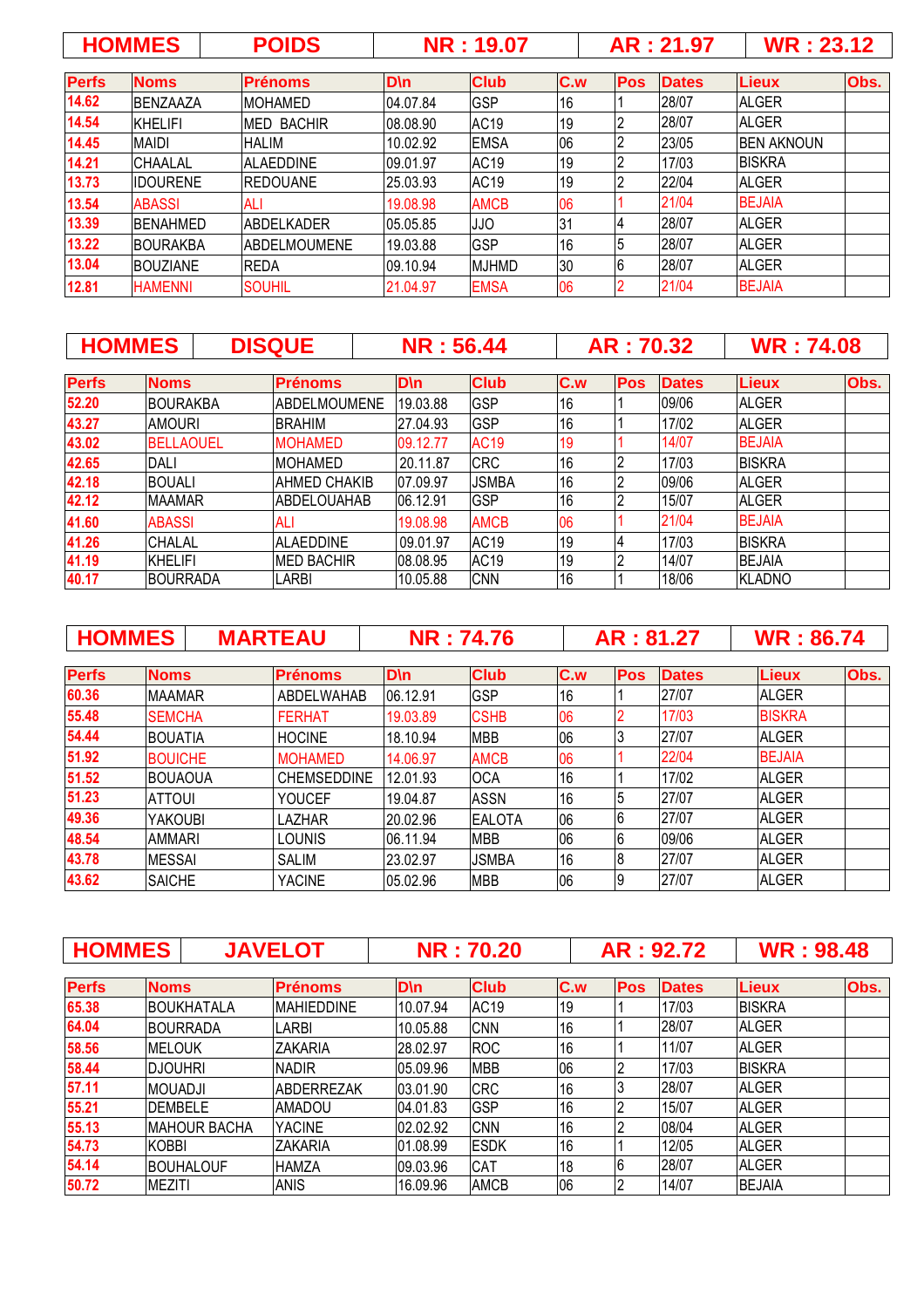| <b>HOMMES</b> |                 | <b>DECATHLON</b> | <b>NR: 8521</b>   |             |             | AR: 8521 |            | <b>WR: 9045</b> |               |      |
|---------------|-----------------|------------------|-------------------|-------------|-------------|----------|------------|-----------------|---------------|------|
| <b>Perfs</b>  | <b>Noms</b>     |                  | <b>Prénoms</b>    | <b>D</b> \n | <b>Club</b> | C.w      | <b>Pos</b> | <b>Dates</b>    | <b>Lieux</b>  | Obs. |
| 8120          | <b>BOURRADA</b> |                  | LARBI             | 10.05.88    | <b>CNN</b>  | 16       |            | 18/06           | KLADNO        |      |
| 6129          | <b>SADMI</b>    |                  | <b>HICHAM</b>     | 25.10.93    | <b>EVB</b>  | 06       |            | 18/05           | <b>BEJAIA</b> |      |
| 5848          | <b>SALHI</b>    |                  | <b>AMAR</b>       | 28.07.94    | ASFJ        | 06       |            | 18/05           | <b>BEJAIA</b> |      |
| 5238          | <b>HAMENNI</b>  |                  | <b>SOUHIL</b>     | 21.04.97    | <b>EMSA</b> | 06       |            | 18/05           | <b>BEJAIA</b> |      |
| 5055          | <b>SOUICI</b>   |                  | <b>KARIM</b>      | 30.03.91    | <b>ESB</b>  | 16       |            | 18/05           | <b>BEJAIA</b> |      |
| 4911          | <b>TAYOUDJ</b>  |                  | <b>MOHSEN</b>     | 19.05.90    | <b>RBS</b>  | 06       | 5          | 18/05           | <b>BEJAIA</b> |      |
| 4836          | <b>CHENGARI</b> |                  | <b>AKRAM SAID</b> | 30.03.94    | <b>ASFJ</b> | 06       | 16         | 18/05           | <b>BEJAIA</b> |      |

| <b>HOMMES</b> |                 | <b>10.000M MARCHE</b> |          | NR: 1.22.51 |     |            | AR: 1.19.02  | <b>WR: 1.16.36</b> |      |
|---------------|-----------------|-----------------------|----------|-------------|-----|------------|--------------|--------------------|------|
| <b>Perfs</b>  | <b>Noms</b>     | <b>Prénoms</b>        | D\n      | <b>Club</b> | C.w | <b>Pos</b> | <b>Dates</b> | <b>Lieux</b>       | Obs. |
| 39.57.75      | <b>AMEUR</b>    | <b>MOHAMED</b>        | 01.11.84 | <b>ASSN</b> | 16  |            | 17/03        | <b>BISKRA</b>      |      |
| 40.09.14      | <b>SABRI</b>    | <b>AYMEN</b>          | 13.04.94 | <b>ASSN</b> | 16  |            | 17/03        | <b>BISKRA</b>      |      |
| 40.10.33      | <b>IMEDDOUR</b> | <b>MED EL FATEH</b>   | 24.01.90 | <b>GSP</b>  | 16  | 3          | 17/03        | <b>BISKRA</b>      |      |
| 40.23.24      | KHALI           | <b>LYES</b>           | 02.08.87 | <b>ASSN</b> | 16  |            | 17/03        | <b>BISKRA</b>      |      |
| 42.23.36      | <b>IELBEY</b>   | <b>ADLEN</b>          | 18.03.97 | <b>OFAC</b> | 16  |            | 17/03        | <b>BISKRA</b>      |      |
| 42.31.86      | <b>YESREF</b>   | <b>TEWFIK</b>         | 09.09.93 | <b>GSP</b>  | 16  |            | 17/03        | <b>BISKRA</b>      |      |
| 42.53.25      | <b>DJAFRI</b>   | <b>BILAL</b>          | 10.01.98 | <b>MBB</b>  | 06  |            | 17/03        | <b>BISKRA</b>      |      |
| 43.38.45      | <b>TOUIL</b>    | <b>MOHAMED</b>        | 06.07.93 | CAT         | 13  |            | 17/03        | <b>BISKRA</b>      |      |
| 44.48.50      | <b>CHIBANI</b>  | <b>OTHMANE</b>        | 08.10.99 | <b>IND</b>  | 16  |            | 20/05        | <b>ALGER</b>       |      |
| 45.23.50      | <b>TOUCHE</b>   | <b>SAID</b>           | 14.05.99 | <b>MBB</b>  | 06  |            | 21/04        | <b>BEJAIA</b>      |      |

| <b>HOMMES</b> |                  | <b>20KM MARCHE</b>  |             | NR: 1.22.51      |     |                 | AR: 1.19.02  | <b>WR: 1.16.36</b> |      |
|---------------|------------------|---------------------|-------------|------------------|-----|-----------------|--------------|--------------------|------|
| <b>Perfs</b>  | <b>Noms</b>      | <b>Prénoms</b>      | <b>D</b> \n | <b>Club</b>      | C.w | <b>Pos</b>      | <b>Dates</b> | <b>Lieux</b>       | Obs. |
| 1.25.46       | <b>SABRI</b>     | <b>AYMEN</b>        | 13.04.94    | <b>ASSN</b>      | 16  |                 | 13/05        | <b>CASABLANCA</b>  |      |
| 1.26.55       | <b>AMEUR</b>     | <b>MOHAMED</b>      | 01.11.84    | <b>ASSN</b>      | 16  |                 | 23/04        | <b>ITUNIS</b>      |      |
| 1.27.27       | <b>MEDJEBER</b>  | <b>HICHEM</b>       | 10.02.82    | <b>RCA</b>       | 09  | 2               | 01/04        | <b>ALGER</b>       |      |
| 1.28.10       | <b>MEDDOUR</b>   | <b>MED EL FATEH</b> | 24.01.90    | <b>GSP</b>       | 16  |                 | 23/04        | <b>NAUMBURG</b>    |      |
| 1.32.09       | <b>SAIDANI</b>   | <b>ABDESAMIE</b>    | 21.03.96    | CATLEMCEN 13     |     |                 | 13/05        | <b>CASABLANCA</b>  |      |
| 1.32.25       | <b>ELBEY</b>     | ADLEN               | 18.03.97    | <b>OFAC</b>      | 16  | 15              | 01/04        | <b>ALGER</b>       |      |
| 1.33.04       | KHALI            | <b>LYES</b>         | 02.08.87    | <b>ASSN</b>      | 16  | $6\phantom{.}6$ | 01/04        | <b>ALGER</b>       |      |
| 1.34.07       | <b>YESREF</b>    | <b>TEWFIK</b>       | 09.09.93    | <b>GSP</b>       | 16  |                 | 01/04        | <b>ALGER</b>       |      |
| 1.36.01       | <b>MAKHFI</b>    | <b>YACINE</b>       | 10.04.87    | <b>CABARRAKI</b> | 16  | 8               | 01/04        | <b>ALGER</b>       |      |
| 1.37.26       | <b>BENLAKHAL</b> | <b>HAMZA</b>        | 27.02.91    | <b>OFAC</b>      | 16  | 19              | 01/04        | <b>ALGER</b>       |      |